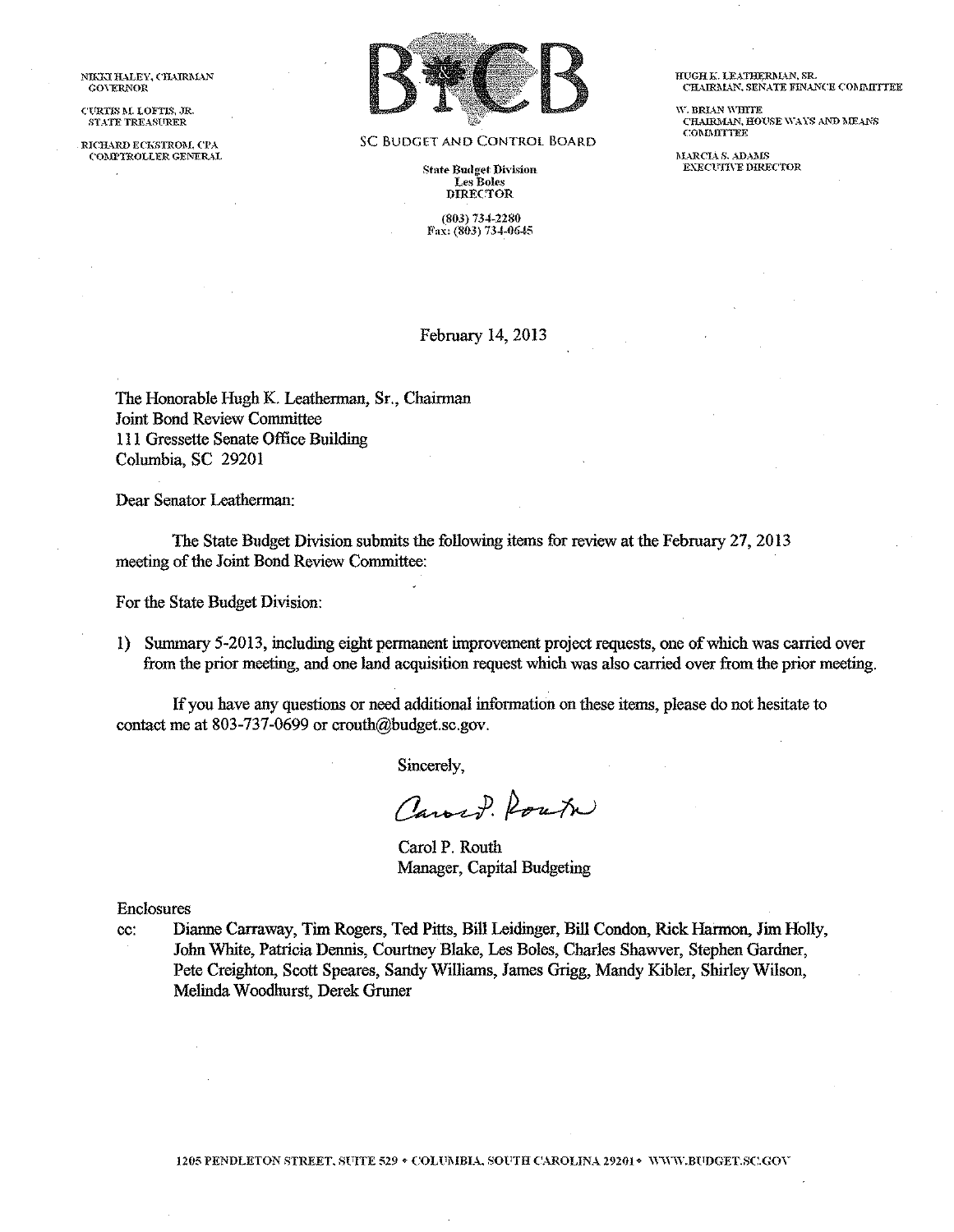| Item 1. | Agency:  | J04 Department of Health and Environmental<br>Control                                                                                                                                                                                                                                                                                                                                                                                                                                                                                                                                                                                                                                                                                                                             |  |                                     | Project: 9522, Florence County Health Department Roof<br>Replacement/Façade Repair                                                                                                                                                                                                                                                                                                                                                                                                                                                                                                         | CHE Approval Date:<br><b>Committee Review Date:</b><br>B&C Board Approval Date: | N/A       |
|---------|----------|-----------------------------------------------------------------------------------------------------------------------------------------------------------------------------------------------------------------------------------------------------------------------------------------------------------------------------------------------------------------------------------------------------------------------------------------------------------------------------------------------------------------------------------------------------------------------------------------------------------------------------------------------------------------------------------------------------------------------------------------------------------------------------------|--|-------------------------------------|--------------------------------------------------------------------------------------------------------------------------------------------------------------------------------------------------------------------------------------------------------------------------------------------------------------------------------------------------------------------------------------------------------------------------------------------------------------------------------------------------------------------------------------------------------------------------------------------|---------------------------------------------------------------------------------|-----------|
|         | Action   | Proposed: Establish Project for A&E Design - Carried Over at 1/23/13 JBRC Meeting                                                                                                                                                                                                                                                                                                                                                                                                                                                                                                                                                                                                                                                                                                 |  |                                     | <b>Budget After Action Proposed</b>                                                                                                                                                                                                                                                                                                                                                                                                                                                                                                                                                        |                                                                                 |           |
|         |          |                                                                                                                                                                                                                                                                                                                                                                                                                                                                                                                                                                                                                                                                                                                                                                                   |  |                                     |                                                                                                                                                                                                                                                                                                                                                                                                                                                                                                                                                                                            | Source                                                                          | Amount    |
|         |          |                                                                                                                                                                                                                                                                                                                                                                                                                                                                                                                                                                                                                                                                                                                                                                                   |  |                                     |                                                                                                                                                                                                                                                                                                                                                                                                                                                                                                                                                                                            | Other, DHEC Earned Funds                                                        | 4,500.00  |
|         | Purpose: | To begin design work to replace the roof and make façade repairs to DHEC's Florence County Health Department.<br>The work will include replacing the existing roof, insulation and flashing and evaluating and replacing damaged<br>areas of the façade to provide a water tight building envelope. The 21 year-old roof is reaching the end of its<br>expected life and the façade needs to be patched, resurfaced or replaced to provide a weather tight exterior. The<br>roof and façade both leak, which has damaged building interiors over time, and both have been patched and repaired<br>numerous times. The new roof and façade repairs will lower maintenance costs and time and will provide a more<br>efficient building system by maintaining its insulation value. |  |                                     | <b>Total Funds</b>                                                                                                                                                                                                                                                                                                                                                                                                                                                                                                                                                                         | 4,500.00                                                                        |           |
|         | Ref:     | Supporting document pages 1-5                                                                                                                                                                                                                                                                                                                                                                                                                                                                                                                                                                                                                                                                                                                                                     |  |                                     |                                                                                                                                                                                                                                                                                                                                                                                                                                                                                                                                                                                            |                                                                                 |           |
| Item 2. |          | Agency: P24 Department of Natural Resources                                                                                                                                                                                                                                                                                                                                                                                                                                                                                                                                                                                                                                                                                                                                       |  |                                     | Project: 9928, Horry - Lewis Ocean Bay Land Donation                                                                                                                                                                                                                                                                                                                                                                                                                                                                                                                                       | CHE Approval Date:<br><b>Committee Review Date:</b><br>B&C Board Approval Date: | N/A       |
|         | Action   | Proposed: Final Land Acquisition - Carried over at 1/23/13 JBRC Meeting                                                                                                                                                                                                                                                                                                                                                                                                                                                                                                                                                                                                                                                                                                           |  | <b>Budget After Action Proposed</b> |                                                                                                                                                                                                                                                                                                                                                                                                                                                                                                                                                                                            |                                                                                 |           |
|         | Purpose: |                                                                                                                                                                                                                                                                                                                                                                                                                                                                                                                                                                                                                                                                                                                                                                                   |  | Source                              | Amount                                                                                                                                                                                                                                                                                                                                                                                                                                                                                                                                                                                     |                                                                                 |           |
|         |          | To acquire approximately 754 acres of land by donation in Horry County for the Department of Natural<br>Resources. The project was established in October 2012 to procure the preliminary studies required to adequately<br>evaluate property prior to acquisition, which are now complete. The property is adjacent to and surrounded by the                                                                                                                                                                                                                                                                                                                                                                                                                                     |  |                                     | Other, Heritage Land Trust                                                                                                                                                                                                                                                                                                                                                                                                                                                                                                                                                                 | 10,000.00                                                                       |           |
|         |          | restoring long-leaf pine habitat following the 2009 forest fire that burned more than 19,000 acres within the<br>\$10,000 and no additional annual operating costs will result from the acquisition.                                                                                                                                                                                                                                                                                                                                                                                                                                                                                                                                                                              |  |                                     | Lewis Ocean Bay Heritage Preserve which contains 23 Carolina bays. Acquisition will protect the habitat for red-<br>cockaded woodpeckers, endangered plants and other species and will provide additional hunting opportunities to<br>the public. Under an easement to the donor, the property will also be used to establish a mitigation bank for<br>preserve. The State Budget Division has reviewed the environmental study and approves its use in granting this<br>request. The agency reports the total projected cost of this acquisition, including the investigative studies, is | <b>Total Funds</b>                                                              | 10,000.00 |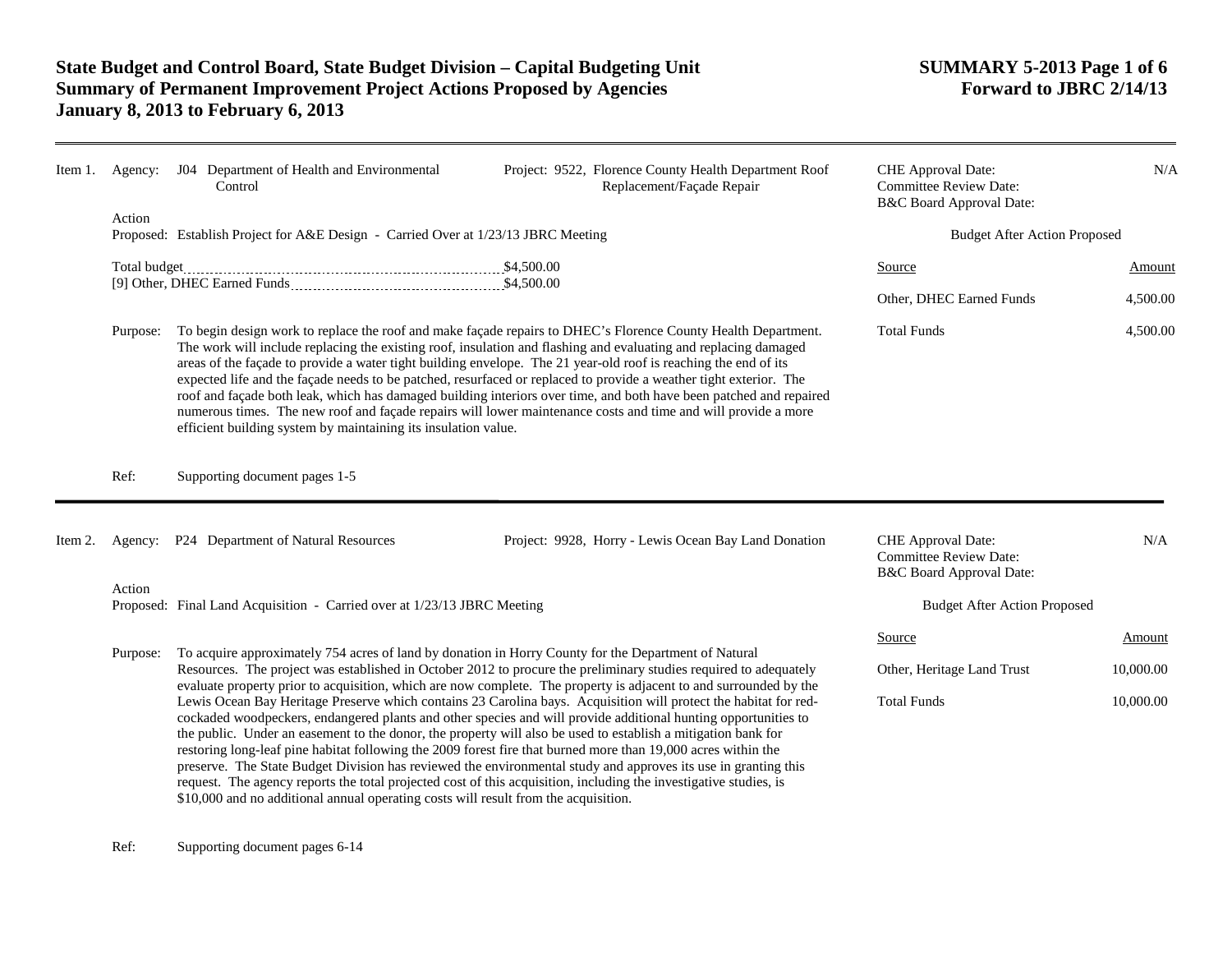|          | Item 3. Agency: H17 Coastal Carolina University                                                                                                                                                                            | Project: 9596, Singleton Building Renovation                                                                                                                                                                                                                                                                                                                                                                                                                                                                                                                                                                                                                                                                                                                                                                                                                                                                                                                                                                                                                                                                                                  | <b>CHE</b> Approval Date:<br><b>Committee Review Date:</b><br>B&C Board Approval Date: | 02/07/13                         |  |
|----------|----------------------------------------------------------------------------------------------------------------------------------------------------------------------------------------------------------------------------|-----------------------------------------------------------------------------------------------------------------------------------------------------------------------------------------------------------------------------------------------------------------------------------------------------------------------------------------------------------------------------------------------------------------------------------------------------------------------------------------------------------------------------------------------------------------------------------------------------------------------------------------------------------------------------------------------------------------------------------------------------------------------------------------------------------------------------------------------------------------------------------------------------------------------------------------------------------------------------------------------------------------------------------------------------------------------------------------------------------------------------------------------|----------------------------------------------------------------------------------------|----------------------------------|--|
| Action   | Proposed: Establish Project for A&E Design                                                                                                                                                                                 |                                                                                                                                                                                                                                                                                                                                                                                                                                                                                                                                                                                                                                                                                                                                                                                                                                                                                                                                                                                                                                                                                                                                               | <b>Budget After Action Proposed</b>                                                    |                                  |  |
| Purpose: |                                                                                                                                                                                                                            | To begin design work to renovate the 32,635 square foot Singleton Building at Coastal Carolina. The work will<br>include renovating the HVAC, electrical and plumbing systems, replacing the existing elevator and installing a<br>second elevator for ADA compliance, removing remaining asbestos in ceilings and floors, and upgrading lighting                                                                                                                                                                                                                                                                                                                                                                                                                                                                                                                                                                                                                                                                                                                                                                                             | <b>Source</b><br>Other, Renovation Reserve/Plant<br>Expansion<br><b>Total Funds</b>    | Amount<br>60,000.00<br>60,000.00 |  |
| Ref:     | Supporting document pages 15-19                                                                                                                                                                                            | and interior finishes. The building, which houses university administrative offices, is 50 years old and has not had<br>a major renovation since it was constructed. Chilled water lines are rusting and beginning to rupture and the<br>building needs electrical wiring and other technology cabling upgrades to meet today's needs.                                                                                                                                                                                                                                                                                                                                                                                                                                                                                                                                                                                                                                                                                                                                                                                                        |                                                                                        |                                  |  |
|          | Item 4. Agency: H09 The Citadel                                                                                                                                                                                            | Project: 9606, Deferred Maintenance - Mark Clark Hall Building<br><b>Envelope Repairs</b>                                                                                                                                                                                                                                                                                                                                                                                                                                                                                                                                                                                                                                                                                                                                                                                                                                                                                                                                                                                                                                                     | CHE Approval Date:<br><b>Committee Review Date:</b><br>B&C Board Approval Date:        | 01/25/13                         |  |
| Action   | Proposed: Establish Construction Budget for \$1,128,804.00                                                                                                                                                                 |                                                                                                                                                                                                                                                                                                                                                                                                                                                                                                                                                                                                                                                                                                                                                                                                                                                                                                                                                                                                                                                                                                                                               | <b>Budget After Action Proposed</b>                                                    |                                  |  |
| (Add     | \$317,365.00 [9] Other, Deferred Maintenance Reserve)                                                                                                                                                                      |                                                                                                                                                                                                                                                                                                                                                                                                                                                                                                                                                                                                                                                                                                                                                                                                                                                                                                                                                                                                                                                                                                                                               | Source                                                                                 | Amount                           |  |
| Purpose: | To repair the exterior building envelope of Mark Clark Hall at The Citadel. The project was established in<br>October 2011 with 2010-11 Capital Reserve Funds appropriated for deferred maintenance for this facility. The |                                                                                                                                                                                                                                                                                                                                                                                                                                                                                                                                                                                                                                                                                                                                                                                                                                                                                                                                                                                                                                                                                                                                               | Capital Reserve Fund<br>Other, Deferred Maintenance Reserve                            | 811,439.00<br>317,365.00         |  |
|          |                                                                                                                                                                                                                            | work will include making stucco repairs to the building's exterior, replacing windows and doors, making limited<br>roof repairs, and doing related exterior work. All design work has been completed, the project has been bid, and<br>all bids exceeded appropriated funds due to more extensive stucco work needed and a higher cost for window<br>replacement than anticipated when the funds were requested. The increase will allow the low bid to be accepted<br>to do the needed exterior repair work. The building is 58 years old and the exterior is cracking, which allows<br>moisture to penetrate the building envelope. Energy savings and conservation measures will include the<br>installation of energy efficient windows and a storefront with insulated glazing. The agency reports the total<br>projected cost of this project is \$1,128,804 and annual operating cost savings of \$12,000 will result in the three<br>years following project completion. The agency also reports the projected date for execution of the construction<br>contract is March 2013 and for completion of construction is September 2013. | <b>Total Funds</b>                                                                     | 1,128,804.00                     |  |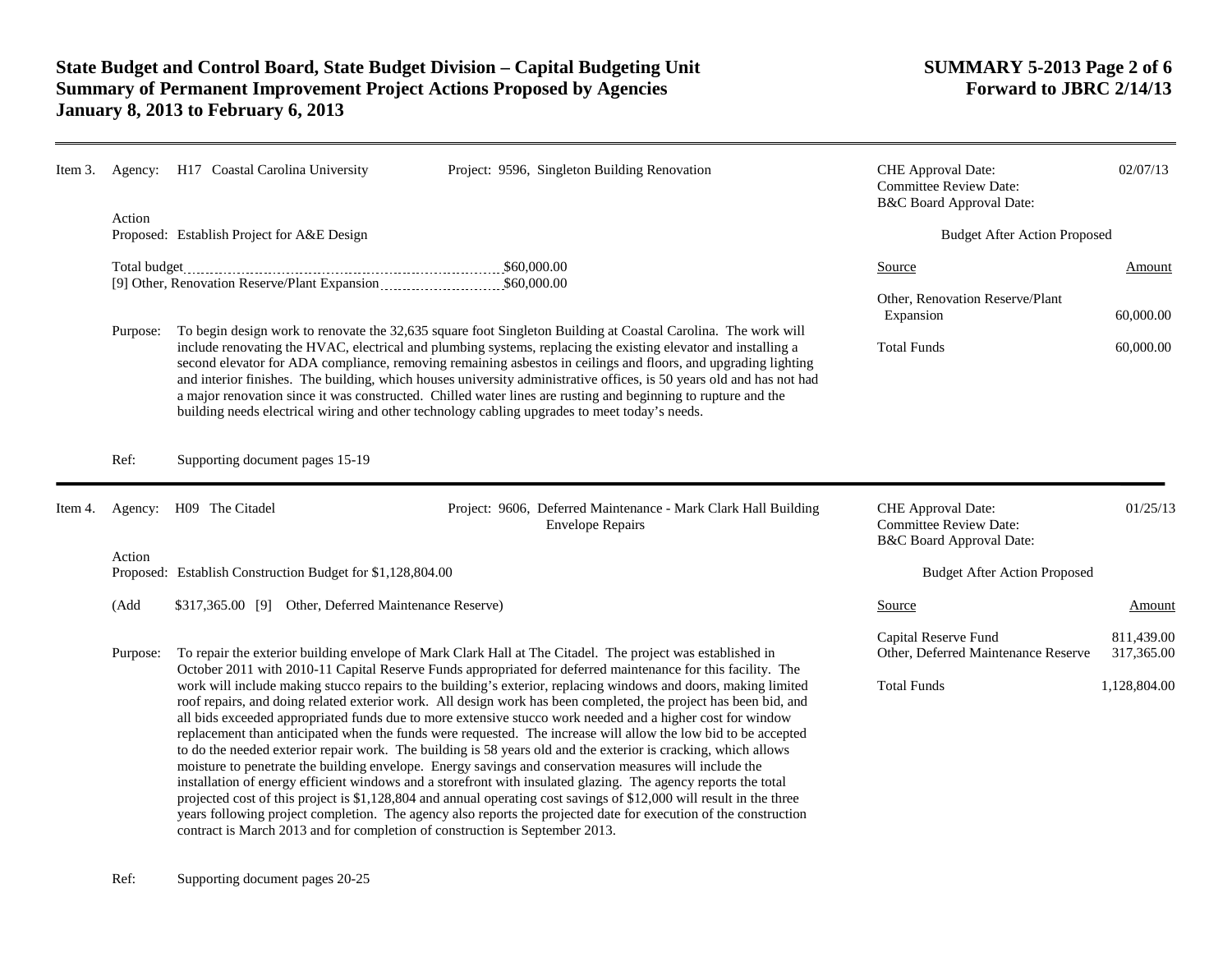| Item 5. | Agency:      | H17 Coastal Carolina University                                                                                                                                                                                                                                                                                                                                                                                                                                                                                                                                                                                                                                                                                                                                                                                                                                                                                                                                                                                                                                                                                                                                                                                                          | Project: 9588, Science Annex II Construction                                                  | <b>CHE</b> Approval Date:<br><b>Committee Review Date:</b><br>B&C Board Approval Date: | 02/07/13 |
|---------|--------------|------------------------------------------------------------------------------------------------------------------------------------------------------------------------------------------------------------------------------------------------------------------------------------------------------------------------------------------------------------------------------------------------------------------------------------------------------------------------------------------------------------------------------------------------------------------------------------------------------------------------------------------------------------------------------------------------------------------------------------------------------------------------------------------------------------------------------------------------------------------------------------------------------------------------------------------------------------------------------------------------------------------------------------------------------------------------------------------------------------------------------------------------------------------------------------------------------------------------------------------|-----------------------------------------------------------------------------------------------|----------------------------------------------------------------------------------------|----------|
|         | Action       |                                                                                                                                                                                                                                                                                                                                                                                                                                                                                                                                                                                                                                                                                                                                                                                                                                                                                                                                                                                                                                                                                                                                                                                                                                          |                                                                                               |                                                                                        |          |
|         |              | Proposed: Establish Construction Budget for \$30,000,000.00                                                                                                                                                                                                                                                                                                                                                                                                                                                                                                                                                                                                                                                                                                                                                                                                                                                                                                                                                                                                                                                                                                                                                                              |                                                                                               | <b>Budget After Action Proposed</b>                                                    |          |
|         | (Add<br>(Add | \$6,165,660.00<br><b>Institution Bonds</b> )<br>[2]<br>\$18,000,000.00<br>Other, One Cent Sales Tax)<br>[9]                                                                                                                                                                                                                                                                                                                                                                                                                                                                                                                                                                                                                                                                                                                                                                                                                                                                                                                                                                                                                                                                                                                              |                                                                                               | Source                                                                                 | Amount   |
|         | (Add         | Other, Institutional Capital Project Fund)<br>\$5,624,340.00<br>[9]                                                                                                                                                                                                                                                                                                                                                                                                                                                                                                                                                                                                                                                                                                                                                                                                                                                                                                                                                                                                                                                                                                                                                                      | <b>Institution Bonds</b><br>Other, One Cent Sales Tax<br>Other, Institutional Capital Project | 6,375,660.00<br>18,000,000.00                                                          |          |
|         | Purpose:     | To construct a 67,800 square foot science annex at Coastal Carolina. The project was established in August 2011<br>for pre-design work which is now complete. This second science annex will include teaching and research labs,                                                                                                                                                                                                                                                                                                                                                                                                                                                                                                                                                                                                                                                                                                                                                                                                                                                                                                                                                                                                         | Fund                                                                                          | 5,624,340.00                                                                           |          |
|         |              | classrooms, faculty offices, and associated prep rooms and support spaces and will house the biology, marine<br>science and chemistry departments. The College of Science is the largest of the four academic colleges and its<br>departments are spread throughout several locations on campus. This building will consolidate the departments<br>within the College of Science onto the University's main campus and will accommodate the expanding student<br>population and faculty growth. Constructing a third floor to this facility will eliminate the need for a third science<br>annex. The facility will be constructed to LEED Gold certification and will include sustainable sites, energy and<br>atmosphere, indoor environmental quality and other measures. The LEED cost benefit analysis shows a positive<br>cost benefit of \$3,546,849 over 30 years. The agency reports the total projected cost of this project is \$30 million<br>and additional annual operating costs of \$398,805 will result in the three years following project completion. The<br>agency also reports the projected date for execution of the construction contract is April 2014 and for completion of<br>construction is November 2015. | <b>Total Funds</b>                                                                            | 30,000,000.00                                                                          |          |

Ref: Supporting document pages 26-31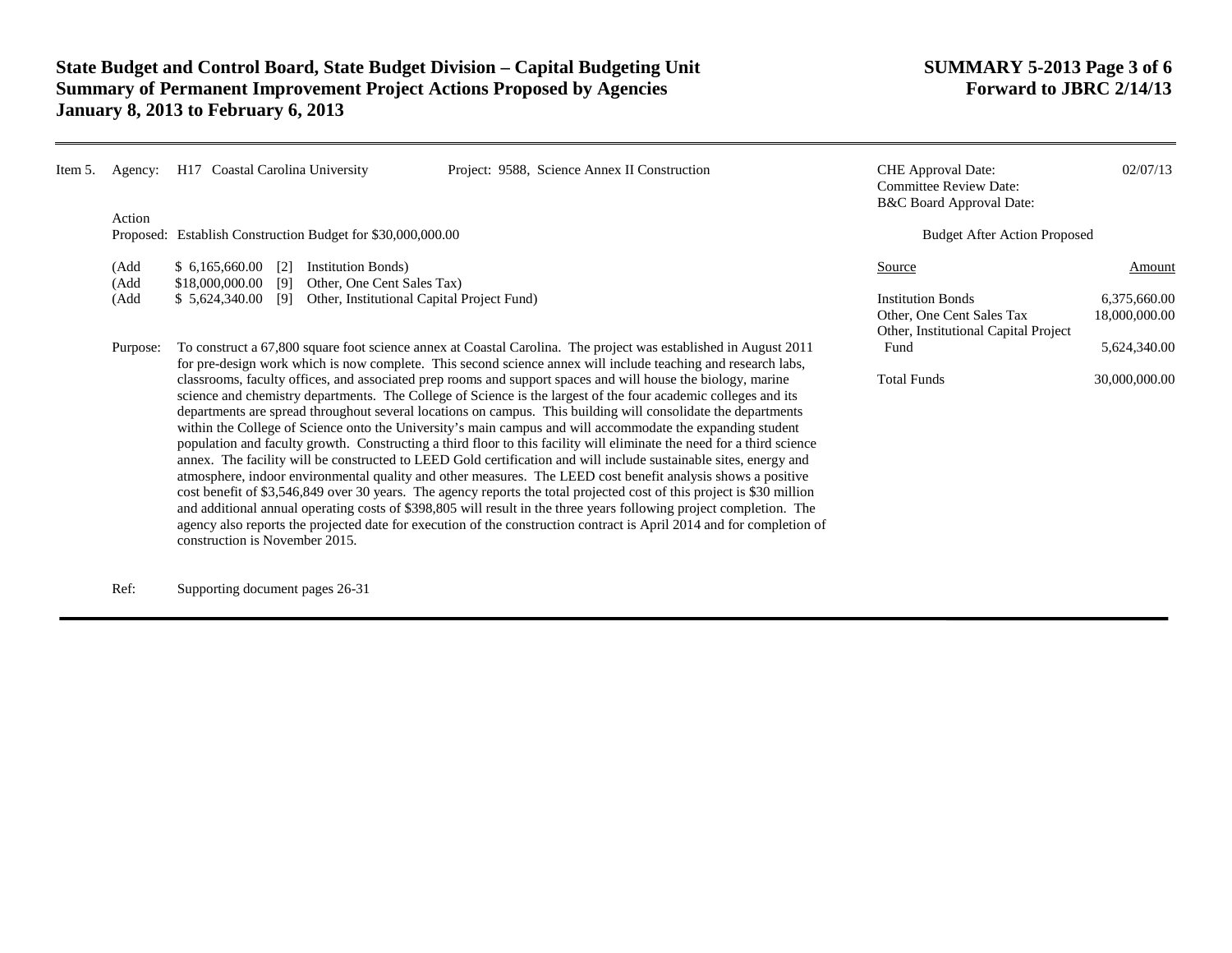| Item 6. | Agency:      | State Board for Technical and<br>Project: 6053, Aiken - Center for Energy and Advanced<br>H59<br><b>Technology Construction</b><br>Comprehensive Education                                                                                                                                                                                                                                                                                                                                                                                                                                                                                                                                                                                                                                                                                                                                                                                                                                                                                                                                                                                                                                                                                                                                                | <b>CHE</b> Approval Date:<br><b>Committee Review Date:</b><br>B&C Board Approval Date:       | 02/04/13                                                     |
|---------|--------------|-----------------------------------------------------------------------------------------------------------------------------------------------------------------------------------------------------------------------------------------------------------------------------------------------------------------------------------------------------------------------------------------------------------------------------------------------------------------------------------------------------------------------------------------------------------------------------------------------------------------------------------------------------------------------------------------------------------------------------------------------------------------------------------------------------------------------------------------------------------------------------------------------------------------------------------------------------------------------------------------------------------------------------------------------------------------------------------------------------------------------------------------------------------------------------------------------------------------------------------------------------------------------------------------------------------|----------------------------------------------------------------------------------------------|--------------------------------------------------------------|
|         | Action       | Proposed: Establish Construction Budget for \$8,845,000.00                                                                                                                                                                                                                                                                                                                                                                                                                                                                                                                                                                                                                                                                                                                                                                                                                                                                                                                                                                                                                                                                                                                                                                                                                                                | <b>Budget After Action Proposed</b>                                                          |                                                              |
|         | (Add<br>(Add | \$2,445,000.00<br>[6]<br>Appropriated State)<br>\$2,600,000.00<br>$\lceil 7 \rceil$<br>Federal)                                                                                                                                                                                                                                                                                                                                                                                                                                                                                                                                                                                                                                                                                                                                                                                                                                                                                                                                                                                                                                                                                                                                                                                                           | Source                                                                                       | Amount                                                       |
|         | (Add<br>(Add | \$2,000,000.00<br>Other, Aiken Tech Foundation)<br>- 191<br>\$1,707,042.00<br>Other, Local College)<br>[9]                                                                                                                                                                                                                                                                                                                                                                                                                                                                                                                                                                                                                                                                                                                                                                                                                                                                                                                                                                                                                                                                                                                                                                                                | <b>Appropriated State</b><br>Federal<br>Other, Aiken Tech Foundation<br>Other, Local College | 2,445,000.00<br>2,600,000.00<br>2,000,000.00<br>1,800,000.00 |
|         | Purpose:     | To construct an approximately 27,600 square foot facility to house the Center for Energy and Advanced<br>Technology at Aiken Tech. The project was established in May 2012 for pre-design work which is now complete.<br>The facility will include classrooms, welding, mechatronics and radiation protection labs, offices, support spaces<br>and a training room for business seminars for the Industrial Technology programs. The two metal buildings<br>where these functions are housed were built in the 1970s, are too small, have inadequate technology and<br>antiquated wiring, do not meet current life safety codes, and have significant deferred maintenance issues. The<br>facility will be constructed to LEED Silver certification and will include sustainable sites, water efficiency,<br>energy and atmosphere, and other measures. The LEED cost benefit analysis shows a positive cost benefit of<br>\$28,566 over 30 years. The agency reports the total projected cost of this project is \$8,845,000 and annual<br>operating cost savings of \$342,350 will result in the three years following project completion. The agency also<br>reports the projected date for execution of the construction contract is October 2013 and for completion of<br>construction is June 2015. | Total                                                                                        | 8,845,000.00                                                 |

Ref: Supporting document pages 32-42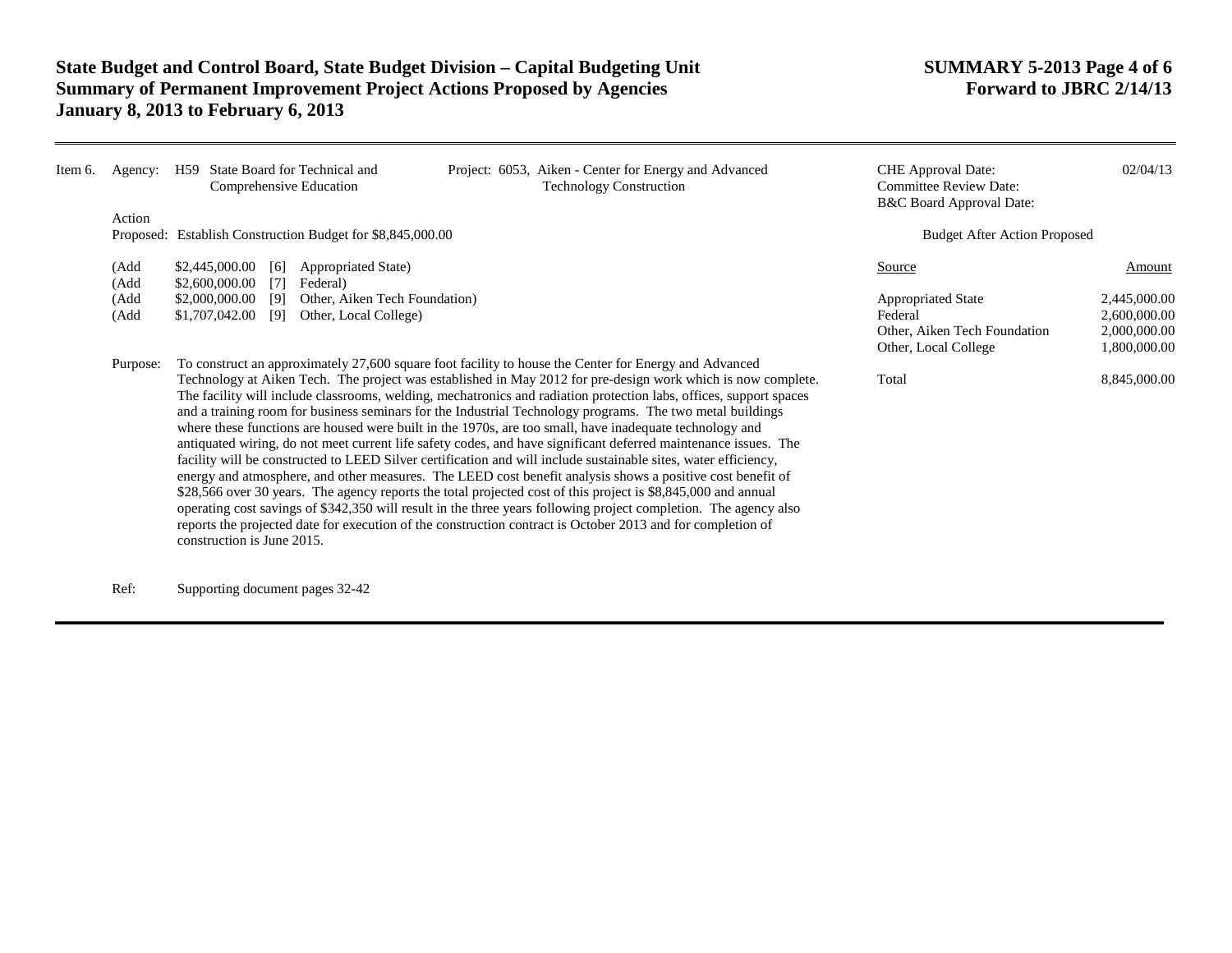| Item 7. | Agency:<br>Action | J16 Dept of Disabilities and Special Needs<br>Project: 9863, Central Office Safety/Code/Energy Repairs<br>Proposed: Establish Construction Budget for \$2,800,000.00<br>\$2,758,000.00 [4] Excess Debt Service)                                                                                                                                                                                                                                                                                                                                                                                                                                                                                                                                                                                                                                                                                                                                                                                                                                                        |                                     | CHE Approval Date:<br><b>Committee Review Date:</b><br>B&C Board Approval Date:<br><b>Budget After Action Proposed</b> | N/A          |  |
|---------|-------------------|------------------------------------------------------------------------------------------------------------------------------------------------------------------------------------------------------------------------------------------------------------------------------------------------------------------------------------------------------------------------------------------------------------------------------------------------------------------------------------------------------------------------------------------------------------------------------------------------------------------------------------------------------------------------------------------------------------------------------------------------------------------------------------------------------------------------------------------------------------------------------------------------------------------------------------------------------------------------------------------------------------------------------------------------------------------------|-------------------------------------|------------------------------------------------------------------------------------------------------------------------|--------------|--|
|         | (Add              |                                                                                                                                                                                                                                                                                                                                                                                                                                                                                                                                                                                                                                                                                                                                                                                                                                                                                                                                                                                                                                                                        |                                     |                                                                                                                        |              |  |
|         | Purpose:          | To make building systems repairs and replacements at the Department of Disabilities and Special Needs' Central                                                                                                                                                                                                                                                                                                                                                                                                                                                                                                                                                                                                                                                                                                                                                                                                                                                                                                                                                         | Source                              | Amount                                                                                                                 |              |  |
|         |                   | Office Building. The project was established in October 2012 for pre-design work which is now complete. The<br>work will include replacing the HVAC, fire alarm and lighting systems, installing new plumbing fixtures, upgrading                                                                                                                                                                                                                                                                                                                                                                                                                                                                                                                                                                                                                                                                                                                                                                                                                                      | <b>Excess Debt Service</b>          | 2,800,000.00                                                                                                           |              |  |
|         |                   | the uninterrupted power supply and communications cabling systems, repairing ceiling, floor and wall finishes,<br>caulking and resealing the building's exterior, and replacing the roof. The building is 23 years old and these<br>building repairs and replacements are needed to protect employee and public safety, meet current codes, and provide<br>for energy efficiency. Energy savings and conservation measures will include the installation of energy efficient<br>HVAC, mechanical and lighting systems, an energy management control system, and low flow plumbing fixtures.<br>The agency reports the total projected cost of this project is \$2.8 million and annual operating cost savings of<br>\$33,578 will result in the three years following project completion. The agency also reports the projected date for<br>execution of the construction contract is June 2013 and for completion of construction is June 2014.                                                                                                                       |                                     | <b>Total Funds</b>                                                                                                     | 2,800,000.00 |  |
|         | Ref:              | Supporting document pages 43-52                                                                                                                                                                                                                                                                                                                                                                                                                                                                                                                                                                                                                                                                                                                                                                                                                                                                                                                                                                                                                                        |                                     |                                                                                                                        |              |  |
| Item 8. | Agency:<br>Action | R40 Department of Motor Vehicles<br>Project: 9606, Rock Hill DMV Renovation                                                                                                                                                                                                                                                                                                                                                                                                                                                                                                                                                                                                                                                                                                                                                                                                                                                                                                                                                                                            |                                     | CHE Approval Date:<br><b>Committee Review Date:</b><br>B&C Board Approval Date:                                        | N/A          |  |
|         |                   | Proposed: Establish Construction Budget for \$350,000.00                                                                                                                                                                                                                                                                                                                                                                                                                                                                                                                                                                                                                                                                                                                                                                                                                                                                                                                                                                                                               | <b>Budget After Action Proposed</b> |                                                                                                                        |              |  |
|         | (Add              | \$344,750.00 [9] Other, DMV Operating Revenue)                                                                                                                                                                                                                                                                                                                                                                                                                                                                                                                                                                                                                                                                                                                                                                                                                                                                                                                                                                                                                         |                                     | Source                                                                                                                 | Amount       |  |
|         | Purpose:          | To renovate the Rock Hill DMV office for the Department of Motor Vehicles. The project was established in<br>October 2012 for pre-design work which is now complete. The work will include constructing five new customer<br>service counters and an enclosed testing room, renovating restrooms for ADA compliance, replacing the HVAC                                                                                                                                                                                                                                                                                                                                                                                                                                                                                                                                                                                                                                                                                                                                | Other, DMV Operating Revenue        | 350,000.00                                                                                                             |              |  |
|         |                   | system, flooring and ceilings, renovating data and telephone cabling, and abating asbestos. DMV has shared the<br>4,609 square foot building with the Department of Public Safety's Highway Patrol which is moving from the<br>location, freeing up space for DMV to expand. The Rock Hill office is one of the 15 busiest in the state and the<br>current location has a high customer wait time due to the limited number of customer service counters. Renovation<br>will allow the Rock Hill DMV to maintain its average initial wait time of 20 minutes. Energy savings and<br>conservation measures will include the installation of energy efficient lighting, HVAC and energy management<br>systems, and water conserving plumbing fixtures. The agency reports the total projected cost of this project is<br>\$350,000 and additional annual operating costs of \$7,000 will result in the three years following project completion.<br>The agency also reports the projected date for execution of the construction contract is May 2013 and for completion |                                     | <b>Total Funds</b>                                                                                                     | 350,000.00   |  |

of construction is August 2013.